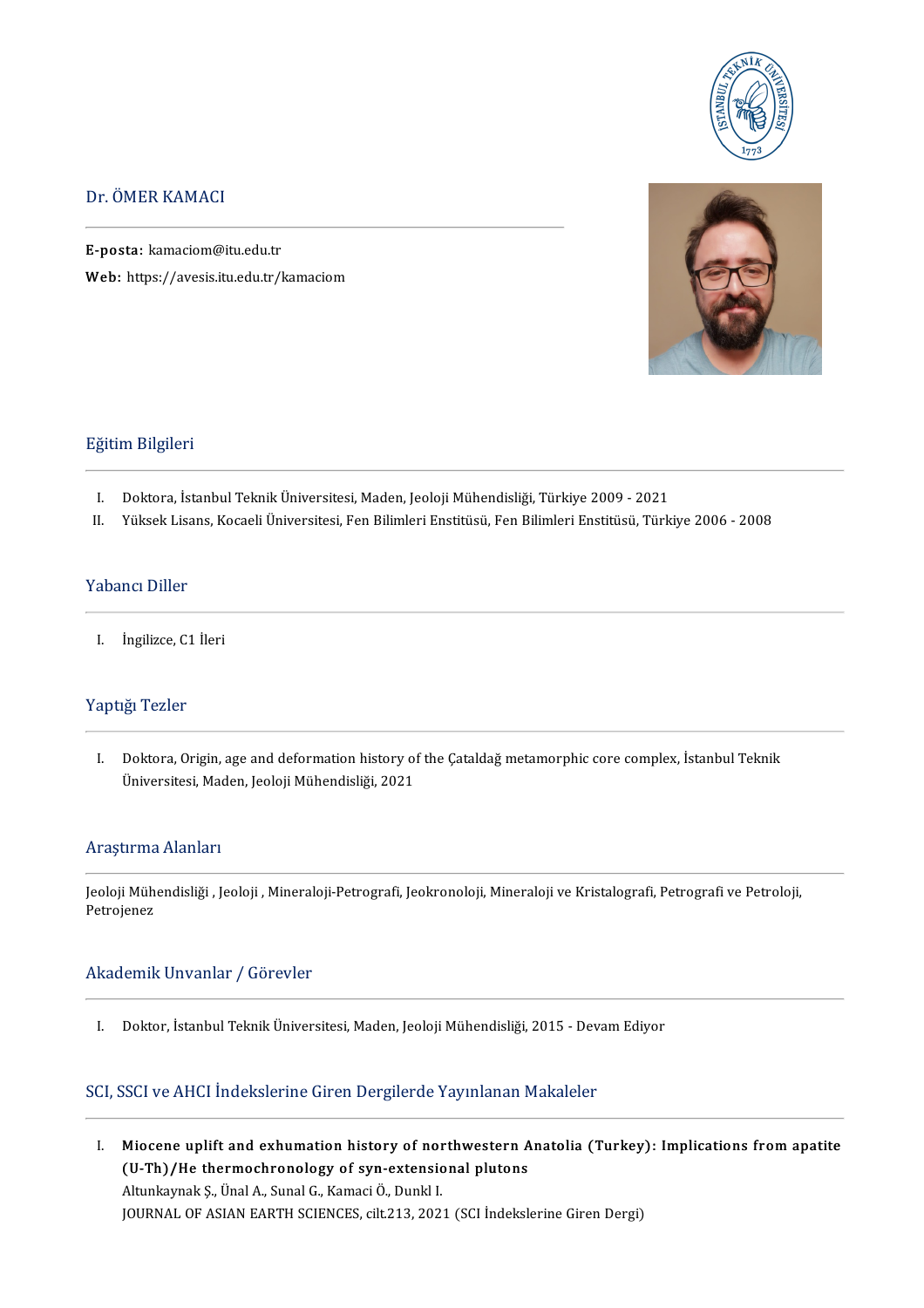- II. The role of accreted continental crust in the formation of granites within the Alpine style continental<br>Collision Fone: Coochemical and geochronological constrains from lougegranites in the sataldes The role of accreted continental crust in the formation of granites within the Alpine style contin<br>collision zone: Geochemical and geochronological constrains from leucogranites in the cataldag<br>Metamernhis Care Compley (NW The role of accreted continental crust in t<br>collision zone: Geochemical and geochron<br>Metamorphic Core Complex (NW Turkey)<br>Kamasi Ö. Altunkaymak S collision zone: Geochemical and geochronological constrains from leucogranites in the cataldag<br>Metamorphic Core Complex (NW Turkey)<br>Kamaci Ö., Altunkaynak Ş. LITHOS, cilt.354, 2020 (SCI İndekslerine Giren Dergi) Kamaci Ö., Altunkaynak Ş.<br>LITHOS, cilt.354, 2020 (SCI İndekslerine Giren Dergi)<br>III. The emplacement history of granitic intrusions into the upper crust: Forceful to passive<br>amplacement of the early Missone Solarya Bluton
- LITHOS, cilt.354, 2020 (SCI İndekslerine Giren Dergi)<br>The emplacement history of granitic intrusions into the upper crust: Forceful to<br>emplacement of the early Miocene Solarya Pluton (NW Turkey) as a case study<br><sup>Thol A</sup>, A emplacement of the early Miocene Solarya Pluton (NW Turkey) as a case study Unal A., Altunkaynak S., Kamaci Ö., Dunkl I., Benowitz J. A. JOURNAL OF ASIAN EARTH SCIENCES, cilt.183, 2019 (SCI İndekslerine Giren Dergi) Unal A., Altunkaynak Ş., Kamaci Ö., Dunkl I., Benowitz J. A.<br>JOURNAL OF ASIAN EARTH SCIENCES, cilt.183, 2019 (SCI İndekslerine Giren Dergi)<br>IV. Magma chamber processes and dynamics beneath northwestern Anatolia: Insights f
- JOURNAL OF ASIAN EARTH SCIENCES, cilt.183, 2019 (SCI İndekslerine Giren Dergi)<br>Magma chamber processes and dynamics beneath northwestern Anatolia: Insights from mine<br>chemistry and crystal size distributions (CSDs) of the K Magma chamber proce<br>chemistry and crystal<br>Kamacl Ö., Altunkaynak Ş.<br>JOUPMAL OE ASIAN FART chemistry and crystal size distributions (CSDs) of the Kepsut volcanic complex (NW Turkey)<br>Kamacl Ö., Altunkaynak Ş.<br>JOURNAL OF ASIAN EARTH SCIENCES, cilt.181, 2019 (SCI İndekslerine Giren Dergi)

Kamacl Ö., Altunkaynak Ş.<br>JOURNAL OF ASIAN EARTH SCIENCES, cilt.181, 2019 (SCI İndekslerine Giren Dergi)<br>V. Cooling and deformation history of the cataldag Metamorphic Core Complex (NW Turkey)<br>Kamasi Ö. Altunkaynak S. **JOURNAL OF ASIAN EART<br>Cooling and deformation<br>Kamaci Ö., Altunkaynak Ş.<br>JOUPNAL OF ASIAN FART** Cooling and deformation history of the cataldag Metamorphic Core Complex (NW Tu<br>Kamaci Ö., Altunkaynak Ş.<br>JOURNAL OF ASIAN EARTH SCIENCES, cilt.172, ss.279-291, 2019 (SCI İndekslerine Giren Dergi)<br>Coochamistru of uranium a

Kamaci Ö., Altunkaynak Ş.<br>JOURNAL OF ASIAN EARTH SCIENCES, cilt.172, ss.279-291, 2019 (SCI İndekslerine Giren Dergi)<br>VI. Geochemistry of uranium and thorium and natural radioactivity levels of the western Anatolian<br>plutons **JOURNAL OF ASIA<br>Geochemistry of<br>plutons, Turkey**<br>Papadapoulas A Geochemistry of uranium and thorium and natural radioact<br>plutons, Turkey<br>Papadopoulos A., Altunkaynak Ş., Koroneos A., UNAL A., KAMACI Ö.<br>MINERALOCY AND PETROLOCY silt 111, 82 E. 88 677-601-2017 (SC plutons, Turkey<br>Papadopoulos A., Altunkaynak Ş., Koroneos A., UNAL A., KAMACI Ö.<br>MINERALOGY AND PETROLOGY, cilt.111, sa.5, ss.677-691, 2017 (SCI İndekslerine Giren Dergi)<br>The Getaldeg Plutenia Cempley in Western Anatolia:

Papadopoulos A., Altunkaynak Ş., Koroneos A., UNAL A., KAMACI Ö.<br>MINERALOGY AND PETROLOGY, cilt.111, sa.5, ss.677-691, 2017 (SCI İndekslerine Giren Dergi)<br>VII. The Cataldag Plutonic Complex in Western Anatolia: Roles of Di MINERALOGY AND PETROLOGY, cilt.111, sa.5, ss.677-691, 2017 (SCI<br>The Cataldag Plutonic Complex in Western Anatolia: Roles o<br>Buildup in Connection With the Core Complex Development<br>Kamasi Ö. Ünal A. Altunkaynak S. Coorgioy S KamaciÖ.,ÜnalA.,AltunkaynakŞ.,GeorgievS.,Bilor Z.M. ACTIVE GLOBAL SEISMOLOGY: NEOTECTONICS AND EARTHOUAKE POTENTIAL OF THE EASTERN Kamaci Ö., Ünal A., Altunkaynak Ş., Georgiev S., Billor Z. M.<br>ACTIVE GLOBAL SEISMOLOGY: NEOTECTONICS AND EARTHQUAKE POTENTIAL OF T.<br>MEDITERRANEAN REGION, cilt.225, ss.189-222, 2017 (SCI İndekslerine Giren Dergi)<br>Distributi VIII. Distribution of natural radioactivity and assessment of radioactive dose of Western Anatolian plutons, Turkey MEDITERRANEAN<br>Distribution of n<br>plutons, Turkey<br><sup>Panadanoulos A</sup>

Papadopoulos A., Altunkaynak Ş., Koroneos A., UNAL A., KAMACI Ö. TURKISH JOURNAL OF EARTH SCIENCES, cilt.25, sa.5, ss.434-455, 2016 (SCI İndekslerine Giren Dergi)

### Kitap & Kitap Bölümleri

itap & Kitap Bölümleri<br>I. The Çataldağ Plutonic Complex In Western Anatolia: Roles Of Different Granites On The Crustal<br>Ruildun In Connection With The Core Complex Development The Çataldağ Plutonic Complex In Western Anatolia: Roles Of<br>Buildup In Connection With The Core Complex Development Buildup In Connection With The Core Complex Development<br>Kamacı Ö., Ünal A., Altunkaynak Ş. Buildup In Connection With The Core Complex Development<br>Kamacı Ö., Ünal A., Altunkaynak Ş.<br>Active Global Seismology: Neotectonics And Earthquake Potential Of The Eastern Mediterranean Region, İbrahim<br>Caman Vücel Yılmaz, Ed

Kamacı Ö., Ünal A., Altunkaynak Ş.<br>Active Global Seismology: Neotectonics And Earthquake Potential Of The Eastern Mediterranean<br>Çemen,Yücel Yılmaz, Editör, John Wiley & Sons, West Sussex, UK , New Jersey, ss.189-222, 2017 Çemen,Yücel Yılmaz, Editör, John Wiley & Sons, West Sussex, UK , New Jersey, ss.189-222, 2017<br>Hakemli Kongre / Sempozyum Bildiri Kitaplarında Yer Alan Yayınlar

I. THERMOCHROLONOGY AND DEFORMATION HISTORY OF ÇATALDAG PLUTONIC COMPLEX: THERMOCHROLONOGY AND DEFORMATION HISTORY OF ÇATALDAG PLUTONIC COMPLEX:<br>IMPLICATIONS FOR EVOLUTION OF THE GRANITES IN WEST ANATOLIAN CORE COMPLEXES, TURKEY THERMOCHROLONOGY AN<br>IMPLICATIONS FOR EVOL<br>Kamacı Ö., ALTUNKAYNAK Ş.<br>40th Coology symposium, Ad IMPLICATIONS FOR EVOLUTION OF THE GRANITES IN<br>Kamacı Ö., ALTUNKAYNAK Ş.<br>40th Geology symposium, Adana, Türkiye, 3 - 06 Mayıs 2017<br>The Origin and Betrogonesis of Mount Hasan (Small M

40th Geology symposium, Adana, Türkiye, 3 - 06 Mayıs 2017

Kamacı Ö., ALTUNKAYNAK Ş.<br>40th Geology symposium, Adana, Türkiye, 3 - 06 Mayıs 2017<br>II. The Origin and Petrogenesis of Mount Hasan (Small Mt. Hasan) and Keçiboyduran Stratovolcanoes<br>Calışkanoğlu A. Z. , UNAL A., KAMACI

European Geosciences Union General Assembly 2017, Viyana, Avusturya, 10 - 18 Nisan 2017, ss.849

III. An integrated study on microtectonics, geothermometry and thermochronology of the Çataldağ Core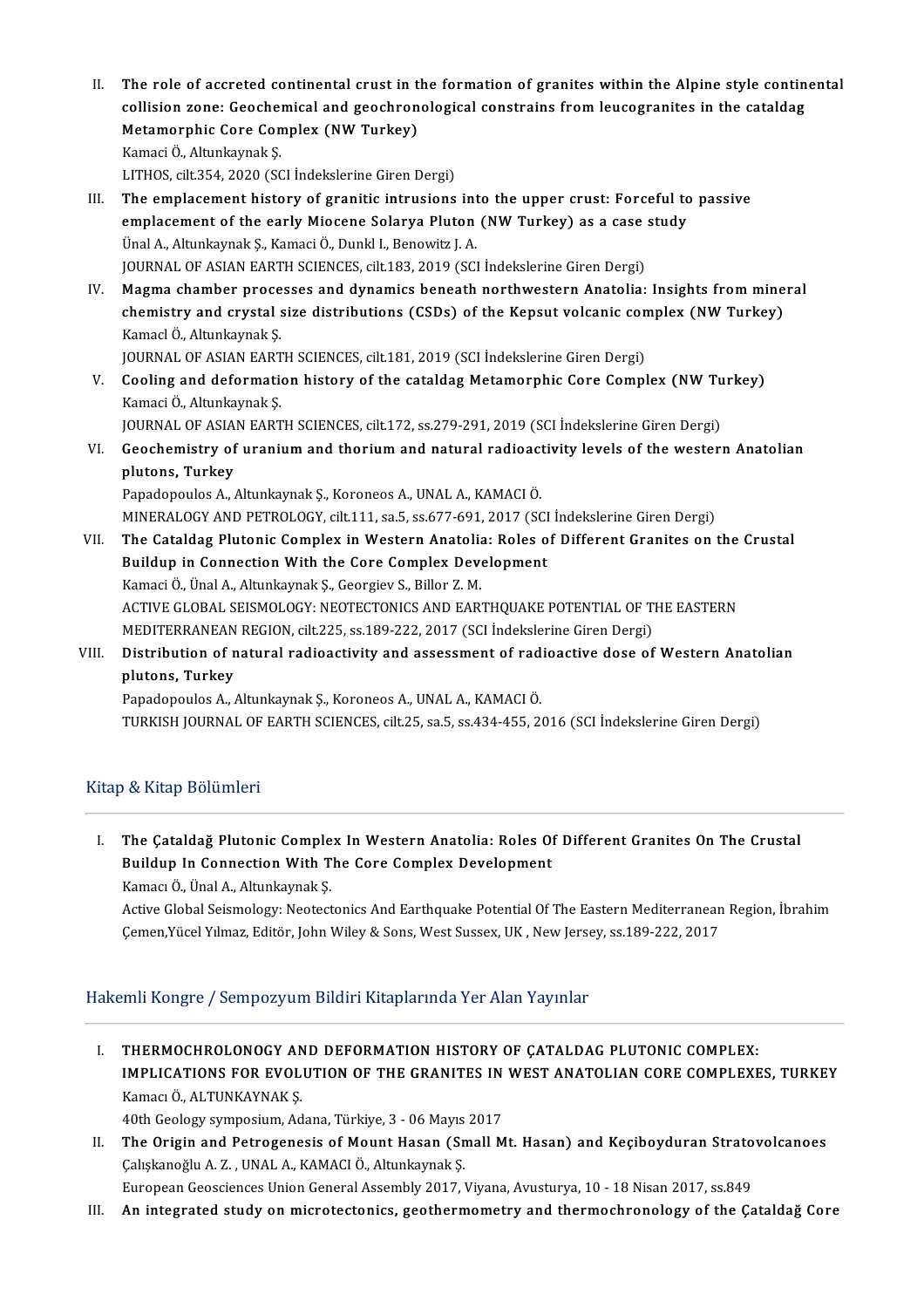Complex (NW Turkey): Implications for cooling, deformation and uplift history<br>KAMACLÖ, Altunkaynek S Complex (NW Turkey):<br>KAMACI Ö., Altunkaynak Ş.<br>Euronean Ceessianess Uni Complex (NW Turkey): Implications for cooling, deformation and uplift history<br>KAMACI Ö., Altunkaynak Ş.<br>European Geosciences Union General Assembly 2017, Viyana, Avusturya, 10 - 18 Nisan 2017, ss.13049<br>Natural radioastivit KAMACI Ö., Altunkaynak Ş.<br>European Geosciences Union General Assembly 2017, Viyana, Avustury<br>IV. Natural radioactivity of Western Anatolian plutons, Turkey<br>PAPADOPOULOS A., Altunkaynak Ş., KORONEOS A., UNAL A., KAMACI Ö. European Geosciences Union General Assembly 2017, Viyana, Avustury<br>Natural radioactivity of Western Anatolian plutons, Turkey<br>PAPADOPOULOS A., Altunkaynak Ş., KORONEOS A., UNAL A., KAMACI Ö.<br>14. International Congress Thes 14. International Congress Thessaloniki, Thessaloniki, Yunanistan, 25 - 27 Mayıs 2016, ss.1 PAPADOPOULOS A., Altunkaynak Ş., KORONEOS A., UNAL A., KAMACI Ö.<br>14. International Congress Thessaloniki, Thessaloniki, Yunanistan, 25 - 27 Mayıs 2016, ss.1<br>V. Evidence for Early Miocene basaltic Influx into the crusta 14. International Congress Thessal<br>Evidence for Early Miocene ba<br>extension in western Anatolia<br>KAMACLÖ Altunkaynak S Evidence for Early Mioc<br>extension in western Ar<br>KAMACI Ö., Altunkaynak Ş.<br>7th Coochomistry Symnosi extension in western Anatolia<br>KAMACI Ö., Altunkaynak Ş.<br>7th Geochemistry Symposium, Antalya, Türkiye, 16 - 18 Mayıs 2016, ss.1<br>"Kansut Valkanik Tanluluğu'nun (KB Anadolu), Kristal Boyut Dağ KAMACI Ö., Altunkaynak Ş.<br>7th Geochemistry Symposium, Antalya, Türkiye, 16 - 18 Mayıs 2016, ss.1<br>VI. "Kepsut Volkanik Topluluğu'nun (KB Anadolu) Kristal Boyut Dağılımı (CSD) ve Petrografisi: Magma<br>Kanısması ve Yükselim Sür 7th Geochemistry Symposium, Antalya, Türkiye, 16 - 18 Mayıs<br>"Kepsut Volkanik Topluluğu'nun (KB Anadolu) Kristal<br>Karışması ve Yükselim Süreçlerine Dair Bulgular", 69<br>KAMACLÖ Alturkaynak S "Kepsut Volkanik Toplu<br>Karışması ve Yükselim S<br>KAMACI Ö., Altunkaynak Ş.<br>60 Türkiya kaleji Kuruka Karışması ve Yükselim Süreçlerine Dair Bulgular", 69<br>KAMACI Ö., Altunkaynak Ş.<br>69. Türkiye Jeoloji Kurultayı, Ankara, Türkiye, 25 - 29 Nisan 2016, ss.1<br>Ture stage Unlift of Granite Cneise Migmetite Campley (GGMG) KAMACI Ö., Altunkaynak Ş.<br>69. Türkiye Jeoloji Kurultayı, Ankara, Türkiye, 25 - 29 Nisan 2016, ss.1<br>VII. Two-stage Uplift of Granite-Gneiss-Migmatite Complex (GGMC) of Çataldag Core Complex (Western<br>Anatalia Turkay): th 69. Türkiye Jeoloji Kurultayı, Ankara, Türkiye, 25 - 29 Nisan 2016, ss.1<br>Two-stage Uplift of Granite-Gneiss-Migmatite Complex (GGMC) of Ça<br>Anatolia, Turkey): the role of detachment faults on uplift processes.<br>KAMACLÖ, Altu Two-stage Uplift of Grai<br>Anatolia, Turkey): the r<br>KAMACI Ö., Altunkaynak Ş.<br>ECU 2016 Viyana Ayustur Anatolia, Turkey): the role of detachment faults on uplift p<br>KAMACI Ö., Altunkaynak Ş.<br>EGU 2016, Viyana, Avusturya, 17 - 22 Nisan 2016, cilt.18, ss.10086<br>Syayrluk Volkanitlerinin Joolejisi ve Petreianeri (KP Anade KAMACI Ö., Altunkaynak Ş.<br>EGU 2016, Viyana, Avusturya, 17 - 22 Nisan 2016, cilt.18, ss.10086<br>VIII. Susurluk Volkanitlerinin Jeolojisi ve Petrojenezi (KB Anadolu)" Susurluk Volkanitlerinin Jeolojisi ve<br>Petrojanari (KB A EGU 2016, Viyana, Avusturya, 1<br>Susurluk Volkanitlerinin Je<br>Petrojenezi (KB Anadolu)"<br><sup>Ünol A. KAMACLÖ Alturkayna</sup> Susurluk Volkanitlerinin Jeoloj<br>Petrojenezi (KB Anadolu)"<br>Ünal A., KAMACI Ö., Altunkaynak Ş.<br>65. Türkiye Jeoloji Kurultayı, Ankar 9etrojenezi (KB Anadolu)"<br>Ünal A., KAMACI Ö., Altunkaynak Ş.<br>65. Türkiye Jeoloji Kurultayı, Ankara, Türkiye, 12 - 18 Nisan 2016, ss.1 Unal A., KAMACI Ö., Altunkaynak Ş.<br>65. Türkiye Jeoloji Kurultayı, Ankara, Türkiye, 12 - 18 Nisan 2016, ss.1<br>IX. Petrogenesis of Post-collisional high Ba-Sr granitoids: the Solarya Pluton, NW Turkey<br>IINAL A. KAMACI Ö. Altun 65. Türkiye Jeoloji Kurultayı, Ankara<br>Petrogenesis of Post-collisional<br>UNAL A., KAMACI Ö., Altunkaynak Ş.<br>ECU 2015. Viyana, Ayusturya 12, 11 Petrogenesis of Post-collisional high Ba-Sr granitoids: the<br>UNAL A., KAMACI Ö., Altunkaynak Ş.<br>EGU 2015, Viyana, Avusturya, 12 - 17 Nisan 2015, cilt.17, ss.7014<br>Petrogenesis of Post sollisional bigh Ba Sr granitoids the ' UNAL A., KAMACI Ö., Altunkaynak Ş.<br>EGU 2015, Viyana, Avusturya, 12 - 17 Nisan 2015, cilt.17, ss.7014<br>X. Petrogenesis of Post collisional high Ba Sr granitoids the Solarya Pluton NW Turkey In EGU General EGU 2015, Viyana, Avusturya, 12 - 17 Nisan 2015, cilt.17, ss.7014<br>Petrogenesis of Post collisional high Ba Sr granitoids the Solarya<br>Assembly Conference Viyana Avusturya Abstracts Vol 17 p 7014<br>Ünal A. Kaması Ö. ALTINKAVNA Petrogenesis of Post collisional h<br>Assembly Conference Viyana Avu<br>Ünal A., Kamacı Ö., ALTUNKAYNAK Ş.<br>ECU Canaral Assembly 12, 17 Nigan Assembly Conference Viyana Avusturya Abstracts Vo<br>Ünal A., Kamacı Ö., ALTUNKAYNAK Ş.<br>EGU General Assembly, 12 - 17 Nisan 2015, cilt.17, ss.7014<br>The Selerya Volgano Plutonia Compley (NW Turkey) Ünal A., Kamacı Ö., ALTUNKAYNAK Ş.<br>EGU General Assembly, 12 - 17 Nisan 2015, cilt.17, ss.7014<br>XI. The Solarya Volcano-Plutonic Complex (NW Turkey): Petrography,Petrogenesis and Tectonic<br>Implications EGU General Assembly, 12 - 17 Nisan 2015, cilt 17, ss 7014 UNALA.,KAMACIÖ.,AltunkaynakŞ. I<mark>mplications</mark><br>UNAL A., KAMACI Ö., Altunkaynak Ş.<br>EGU General Assembly 2014, Viyana, Avusturya, 27 Nisan - 02 Mayıs 2014, ss.1<br>Salarya Blütanu (Balıkasin): KB Anadalu Enizanal Blütanlarına Bir Örn XII. Solarya Plütonu (Balıkesir): KB Anadolu Epizonal Plütonlarına Bir Örnek,<br>Altunkaynak Ş., UNAL A., KAMACI Ö. EGU General Assembly 2014, Viyana<br>Solarya Plütonu (Balıkesir): KB<br>Altunkaynak Ş., UNAL A., KAMACI Ö.<br>67. Türlüve Jeoleji Kurultayı, Bildiri t 67.Türkiye JeolojiKurultayı,BildiriÖzleri,Ankara,Türkiye,25-29Nisan2014, ss.1-2 Altunkaynak Ş., UNAL A., KAMACI Ö.<br>67. Türkiye Jeoloji Kurultayı, Bildiri Özleri, Ankara, Türkiye, 25 - 29 Nisan 2014, ss.1-2<br>XIII. Emplacement, Deformation and Exhumation of the Çataldağ Plutonic Complex: Implications 67. Türkiye Jeoloji Kurultayı, Bildiri Özleri, Ankara, Tür<br>Emplacement, Deformation and Exhumation of t<br>Neotectonic Evolution of NW Anatolia (Turkey)<br>KAMACLÖ, UNAL A. Alturkeynek S Emplacement, Deformation and<br>Neotectonic Evolution of NW Ar<br>KAMACI Ö., UNAL A., Altunkaynak Ş.<br>ACU Fall Mesting San Fransisko, Ar Neotectonic Evolution of NW Anatolia (Turkey)<br>KAMACI Ö., UNAL A., Altunkaynak Ş.<br>AGU Fall Meeting, San Fransisko, Amerika Birleşik Devletleri, 9 - 12 Aralık 2013, ss.1 KAMACI Ö., UNAL A., Altunkaynak Ş.<br>AGU Fall Meeting, San Fransisko, Amerika Birleşik Devletleri, 9 - 12 Aralık 2013, ss.1<br>XIV. Petrographic and petrochemical evolution of calc-alkaline volcanic associations of western AGU Fall Meeting, San<br><mark>Petrographic and pe<br>Susurluk volcanites</mark><br>UNAL A. KAMACUÖ A Petrographic and petrochemical<br>Susurluk volcanites<br>UNAL A., KAMACI Ö., Altunkaynak Ş.<br>International Farth Sciences Collogy Su<mark>surluk volcanites</mark><br>UNAL A., KAMACI Ö., Altunkaynak Ş.<br>International Earth Sciences Colloquium on the Aegean Region (IESCA 2012), İzmir, Türkiye, 1 - 05 Ekim 2012, ss.1<br>The rele of enisodis beseltis innut in the generati UNAL A., KAMACI Ö., Altunkaynak Ş.<br>International Earth Sciences Colloquium on the Aegean Region (IESCA 2012), İzmir, Türkiye, 1 - 05 Ekim 2012, ss.1<br>XV. The role of episodic basaltic input in the generation of Early Miocen International Earth Sciences Colloquium on the Aegean Region (IESCA 2012), İzmir, Türkiye, 1<br>The role of episodic basaltic input in the generation of Early Miocene volcanic suite<br>evidence from petrography and mineral chemi The role of episodic base<br>evidence from petrogra<br>KAMACI Ö., Altunkaynak Ş.<br>International Farth Science evidence from petrography and mineral chemistry of Kepsut-Dursunbey volcanites<br>KAMACI Ö., Altunkaynak Ş.<br>International Earth Sciences Colloquium on the Aegean Region (IESCA 2012), İzmir, Türkiye, 1 - 05 Ekim 2012, ss.1<br>Vel KAMACI Ö., Altunkaynak Ş.<br>International Earth Sciences Colloquium on the Aegean Region (IESCA 2012), İzmir,<br>XVI. Volcanic stratigraphy and petrology of Susurluk volcanites (NW Turkey).<br>UNAL A., KAMACI Ö., YILDIZ M., Atabek International Earth Sciences Colloquium on the Aegean Region (IE<br>**Volcanic stratigraphy and petrology of Susurluk volcanite:**<br>UNAL A., KAMACI Ö., YILDIZ M., Atabek G., Yarar S., Altunkaynak Ş.<br>12th International Multidianl 12th International Multidisiplinary Scientific Geoconferance (SGEM 2012), Albena, Bulgaristan, 17 - 23 Haziran